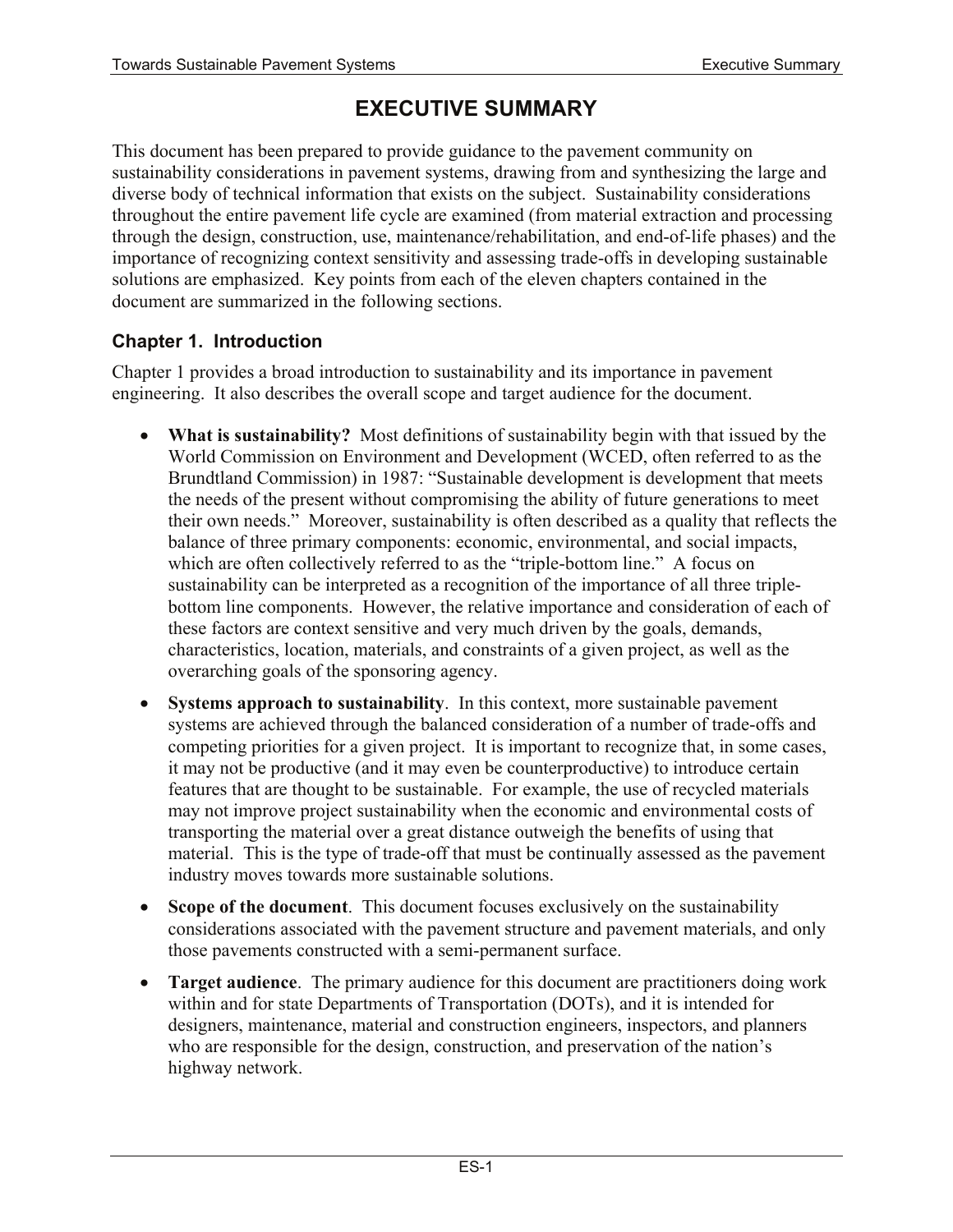#### **Chapter 2. Concepts of Pavement Sustainability**

This chapter presents the basic concepts of pavement sustainability, and includes definitions, an overview of the pavement life cycle, an outline of sustainability issues and trade-offs, and an overview of how sustainability can be measured.

- **Sustainable pavements defined**. "Sustainable" in the context of pavements refers to system characteristics that encompasses a pavement's ability to (1) achieve the engineering goals for which it was constructed, (2) preserve and (ideally) restore surrounding ecosystems, (3) use financial, human, and environmental resources economically, and (4) meet basic human needs such as health, safety, equity, employment, comfort, and happiness.
- **Sustainability is an aspirational goal**. It is unlikely a truly "sustainable" pavement will be constructed in the near future so pursuit of sustainability should be viewed as a process of continual improvement towards an ultimate goal. This document, therefore, highlights "sustainability best practices," which are processes, actions, and features that advance the state of the practice towards more sustainable pavements.
- **Sustainability is context sensitive**. There needs to be a full accounting of surrounding systems and a pavement's influence on them in order to define the most appropriate sustainability practices associated with a particular pavement system. Furthermore, the approach must be tailored to fit into the overall goals and objectives of the agency.
- **Pavement sustainability includes a large range of issues**. Among other items, this can include such things as greenhouse gas (GHG) emissions, energy consumption, impacts on habitat, water quality, changes in the hydrologic cycle, air quality, mobility, access, freight, community, depletion of non-renewable resources, and economic development. Again, these must be considered within the confines of the particular project and the goals of the agency.
- **Sustainability measurement is an evolving field**. The "measurement" of sustainability is the first step in being able to establish benchmarks and assess progress. Currently, four general measurement tools, or methods, can be used to quantify sustainability: performance assessment, life-cycle cost analysis (LCCA), life-cycle assessment (LCA), and sustainability rating systems. These methods can be used alone or in concert to measure sustainability. Using them in concert provides a more holistic assessment of sustainability since each system tends to either address one specific component of sustainability in detail or address all components in less detail. Considerable work remains on establishing the framework and boundaries for pavement LCA, and outside of some treatment by rating systems, metrics to measure equity/social impacts associated with pavement systems do not currently exist.
- **Considerations of trade-offs is important**. The considerations of trade-offs is essentially a benefit/cost analysis performed in a more holistic sense (i.e., considering more than just economics). Even if benefits and costs are difficult to quantify, it is important to use a consistent approach in analyzing trade-offs to avoid introducing unintended bias. In general, these considerations should include the priorities and values of the organization or project, costs, impact magnitude and duration, and risk.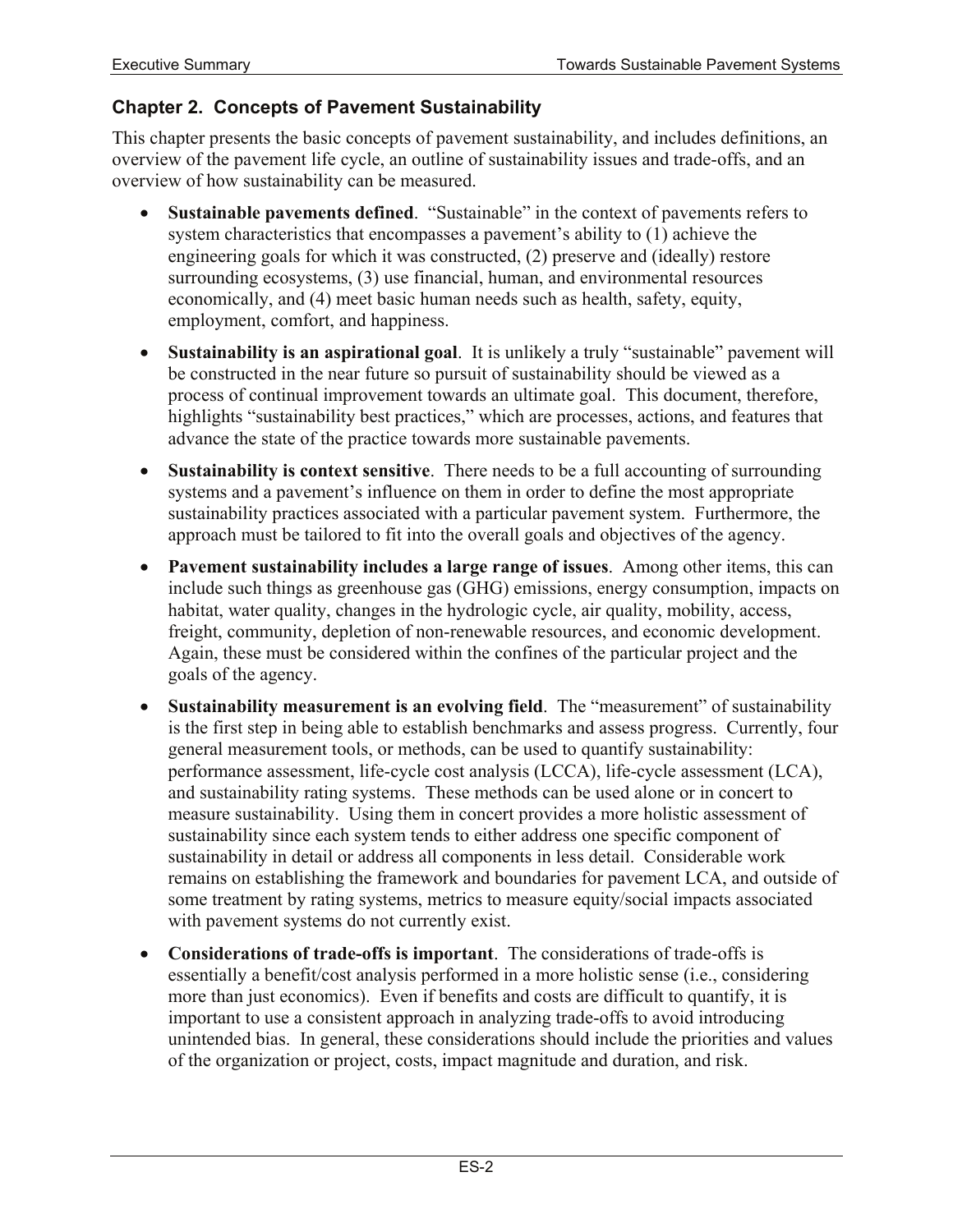#### **Chapter 3. Materials Considerations to Improve Pavement Sustainability**

Chapter 3 reviews the materials commonly used in paving applications—including aggregate, asphalt, and cementitious materials—and describes how the production and use of those materials affect the overall sustainability of the pavement system. The scope is from the production or manufacture of materials to the point where the materials arrive at the construction site, either on grade or before leaving the plant. Sustainability impacts of other materials commonly used in pavements (such as steel, reinforcing fibers, interlocking concrete pavers, soil modifiers and stabilizers, and geosynthetics) are also discussed.

- **Consideration of life-cycle impacts of materials is important**. Impacts from material acquisition through processing, construction, use, and ultimately to the end of life need to be considered. Discussions are presented concerning the decision-making process inherent in material selection, the use of recycled, co-product, and waste materials (RCWMs), overall constructability considerations, trade-offs between higher quality materials and transportation costs/impacts, and the unintended consequences of restrictive specifications.
- **Sustainability impacts of aggregates**. Specific strategies are presented to improve the sustainability of aggregate production. In general, reducing the use of virgin materials and increasing the use of locally available materials and the use of durable RCWMs improves overall sustainability. Future challenges include more widespread use of RCWMs as aggregate, the ability to successfully incorporate "marginal" aggregates into pavement systems, and more sustainable transportation of aggregate over greater distances.
- **Sustainability impacts of asphalt materials**. Asphalt-based materials have evolved significantly in recent years, with increased amounts of reclaimed asphalt pavement (RAP) and recycled asphalt shingles (RAS) being used to replace virgin binder. Moreover, increased levels of polymerization and the addition of rubber are being used to develop binders that are better suited to modern paving and preservation needs, to create specialized mixtures to provide improved structural support, and to enhance safety and reduce noise. Multiple approaches for improving sustainability with regards to asphalt materials are presented, including reducing virgin binder and virgin aggregate content in hot-mix asphalt (HMA) and warm-mix asphalt (WMA) mixtures, reducing energy consumed and emissions generated in mixture production, use of alternative binders, extending the life of asphalt mixtures, reducing materials transportation impacts, extending lives of seal coats, reducing the need for new materials, and increasing surface reflectivity (where warranted).
- **Sustainability impacts of concrete materials**.The major challenge facing cementitious materials is that the production of the primary binder (portland cement), is energy- and GHG-emission intensive. Reductions in those energy and emission levels is best met by expanding efforts to reduce the amount of portland cement used in paving mixtures. Several strategies are presented to achieve this, including the use of improved aggregate gradations, the use of portland limestone and blended cements, and the increased use of supplementary cementitious materials (SCMs) added at the concrete plant. Other approaches for improving the sustainability of concrete materials includes reducing water use in concrete production, increasing the use of RCWMs and marginal aggregates, and improving the durability of paving concrete.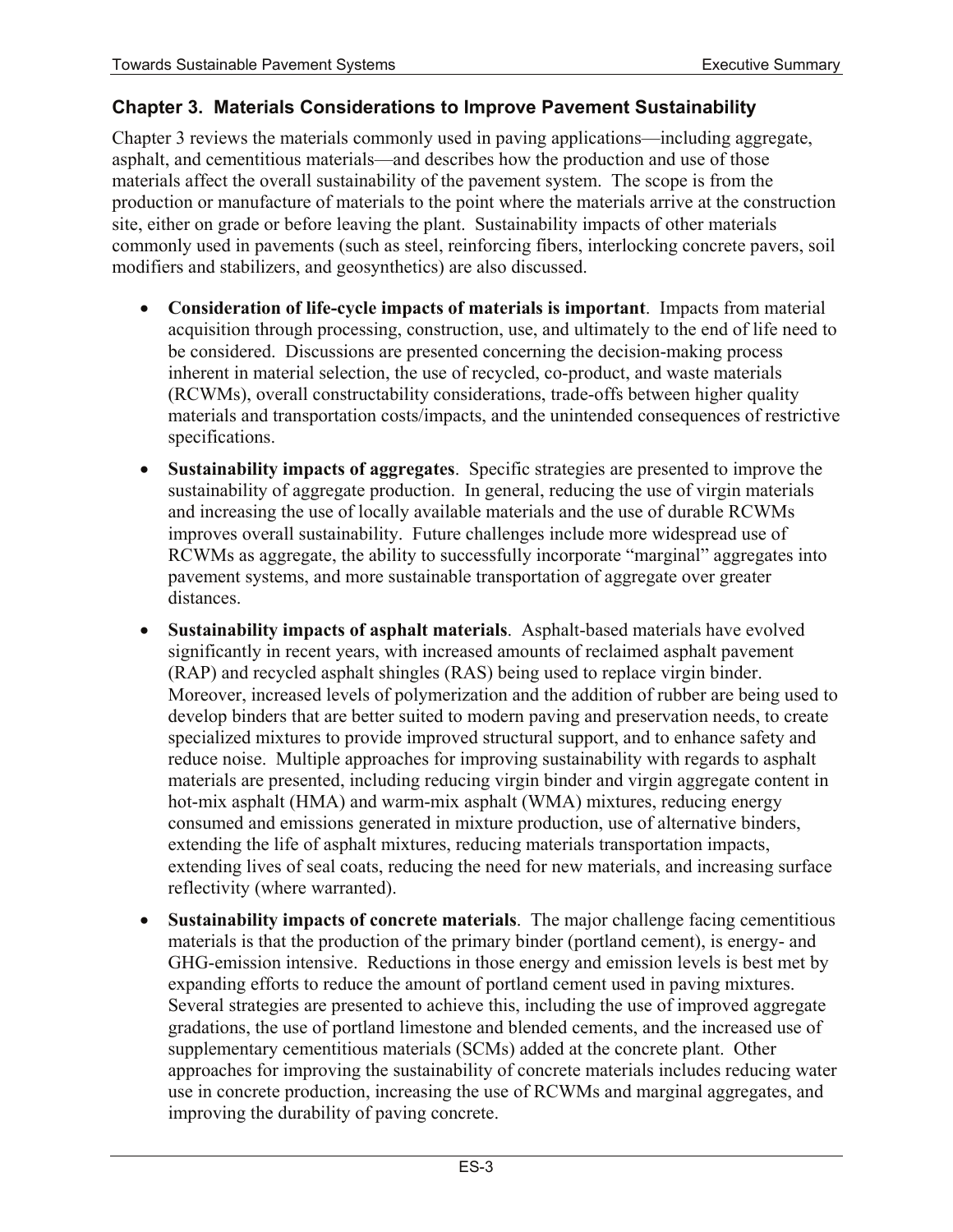#### **Chapter 4. Pavement and Rehabilitation Design to Improve Sustainability**

This chapter describes sustainability considerations through the design process for both asphalt and concrete pavements. The focus is on new pavement design and structural rehabilitation, including reconstruction and structural overlays. Pavement design considerations are described, as is the concept of "payback time," which is useful when evaluating the sustainability of design approaches that incur a larger initial economic or environmental impact as compared to standard practices.

- **Improved pavement design procedures.** Mechanistic-empirical pavement design procedures offer the promise of more efficient pavement designs for the prevailing traffic, climatic, and locational design conditions, which contributes to the overall sustainability of the resultant design.
- **Optimized use of materials**. Innovative pavement designs that incorporate the optimized use of materials and cross sections are an attractive means of meeting performance requirements while achieving environmental and economic benefits.
- **Evaluation of pavement designs**. Pavement designs can be evaluated by using LCA, LCCA, and rating systems to assess their environmental and societal impacts so that they can be improved. Moreover, several key use-phase issues, such as smoothness, noise, and stormwater management, can be considered in the design stage to help control later use-phase impacts.
- **Sample design strategies**. Some sample design strategies that may address sustainability issues for given projects are described, including long-life asphalt and concrete pavements, use of inlays, structural designs using local materials/low-impact transportation, accelerated construction, noise-reducing surfaces, modular pavement systems (including concrete pavers), pavement strategies for stormwater management, and consideration of use-phase impacts in the design phase.
- **Emerging trends in pavement design**. Among the emerging trends in the pavement design area are ongoing improvement to mechanistic-empirical pavement design procedures, the integration of design and environmental impact analyses, the consideration of emerging materials and future maintenance and rehabilitation in design, the possible integration of performance-related specifications, and improved smoothness prediction models.

#### **Chapter 5. Construction Considerations to Improve Pavement Sustainability**

This chapter briefly reviews the key elements to be considered to enhance the sustainability of construction for both asphalt and concrete pavements. This includes discussions on specifications, construction setup and operations, reduction of construction equipment fuel and emissions, management and handling of construction materials, construction quality assurance, and effective lane closures.

• **Pavement construction affects sustainability**. Pavement construction has an effect on the overall sustainability of a project. For example, construction-related fuel consumption, exhaust emissions, particulate generation, noise generation, and traffic delays and congestion are typical construction-related impacts. Furthermore, the area surrounding the construction site is also impacted by the pavement construction due to possible effects on residents, businesses, and local ecosystems.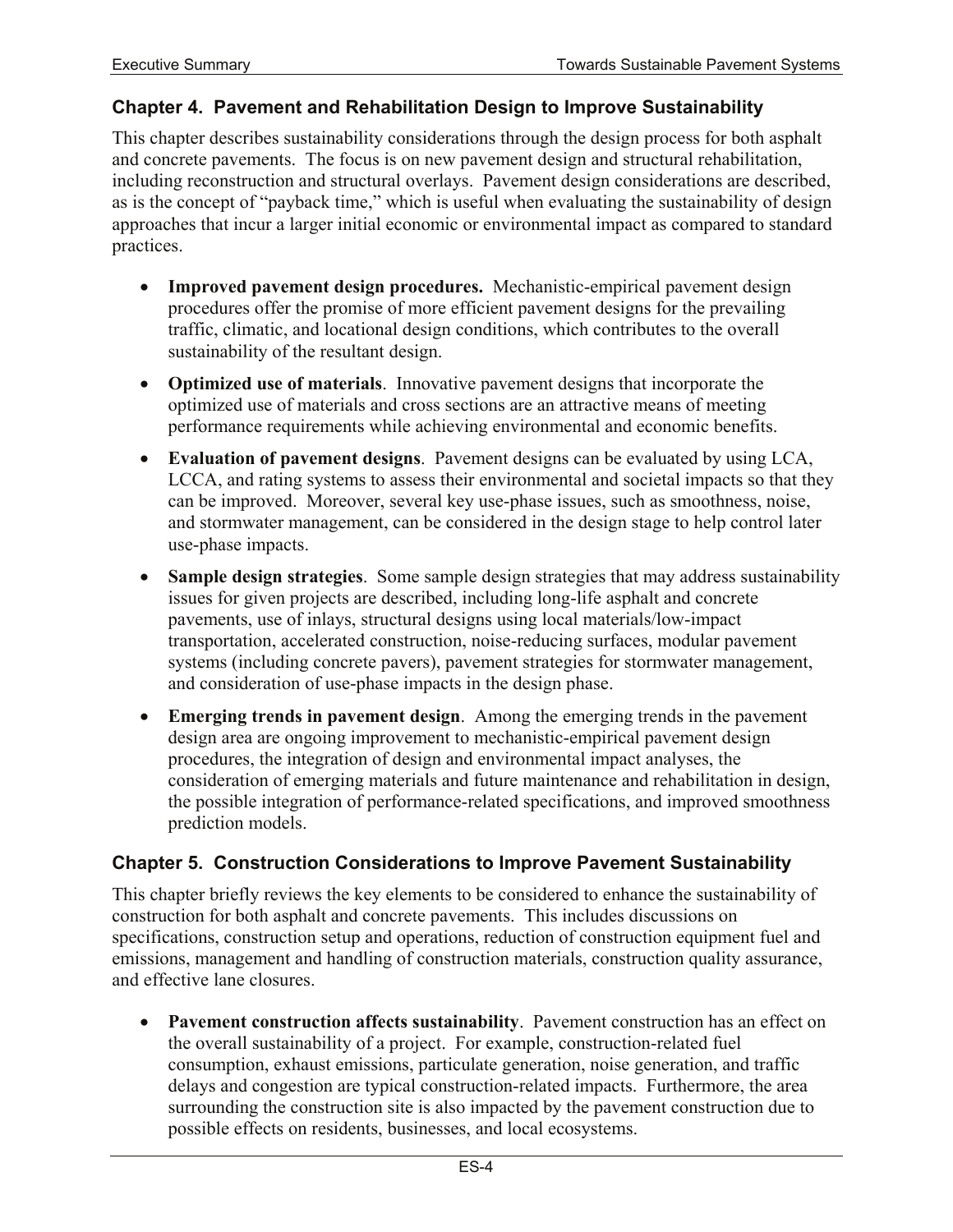- **Improving sustainability of pavement construction operations**. Sustainability improvements in the pavement construction process can be gained through the optimization of construction planning and sequencing, the control of erosion and sedimentation, the management of construction-related traffic delays, the control of onsite equipment- and construction-related noise, and the management of construction waste. At the same time, regulations continue to require improvements in the operation efficiency of construction equipment, lowering combustion emissions such as VOC and  $NO<sub>x</sub>$ , diesel particulates, and fugitive particulate matter. Quality assurance is an essential element in constructing a durable pavement and, consequently, is essential in improving the overall sustainability.
- **Emerging technologies and construction techniques**. A number of innovative technologies are being adopted to improve construction efficiency, quality, and monitoring, including techniques such as intelligent compaction, stringless paving, infrared thermographic scanning, and real-time smoothness measurement. At the same time, new construction techniques, such as two-lift concrete paving and the use of cold plant asphalt mixes, have the potential to revolutionize construction, minimizing the use of non-renewable virgin materials and maximizing the use of RCWMs.

#### **Chapter 6. Use-Phase Considerations**

Chapter 6 identifies the critical sustainability impacts associated with pavement structures while they are in service, commonly referred to as the use phase. This chapter includes discussions of rolling resistance and fuel consumption, tire-pavement noise, stormwater management, pavement thermal performance, lighting, and safety, all of which, in turn, can also affect water quality, air quality, and, ultimately, human health.

- **Achieving and maintaining smoothness**. Achieving the highest level of smoothness during initial construction and maintaining that level throughout the service life is a key factor in improving fuel economy and reducing vehicle emissions, especially for heavily trafficked pavements.
- **Utility cuts.** In urban areas, pavement roughness is often affected by the quantity of utility cuts and the quality of the repairs. The smoothness of pavements in locations where there are utilities should be preserved by avoiding utility cuts where possible, and by obtaining the best possible repairs to cuts where they must be performed. An alternative for new pavement construction is to place utilities in locations on the right of way outside of heavily trafficked portions of the paved areas.
- **Structural responsiveness and vehicle fuel economy.** Several mathematical models have been developed and a number of field studies have been performed to assess fuel economy on different pavement structures. These provide indications that under various conditions the structural responsiveness of different pavements to vehicle loading can have a measureable effect. However, unlike roughness, this effect is highly dependent on pavement temperatures and is much more sensitive to vehicle type and speed. The calibration of models that will allow definitive conclusions to be drawn based on general application of the models to a wide range of pavements under a broad range of traffic and climatic conditions in various locations has not yet been completed.
- **Noise emissions**. Although other factors are typically more important than the pavement in determining noise levels, noise attributable to the pavement surface characteristics can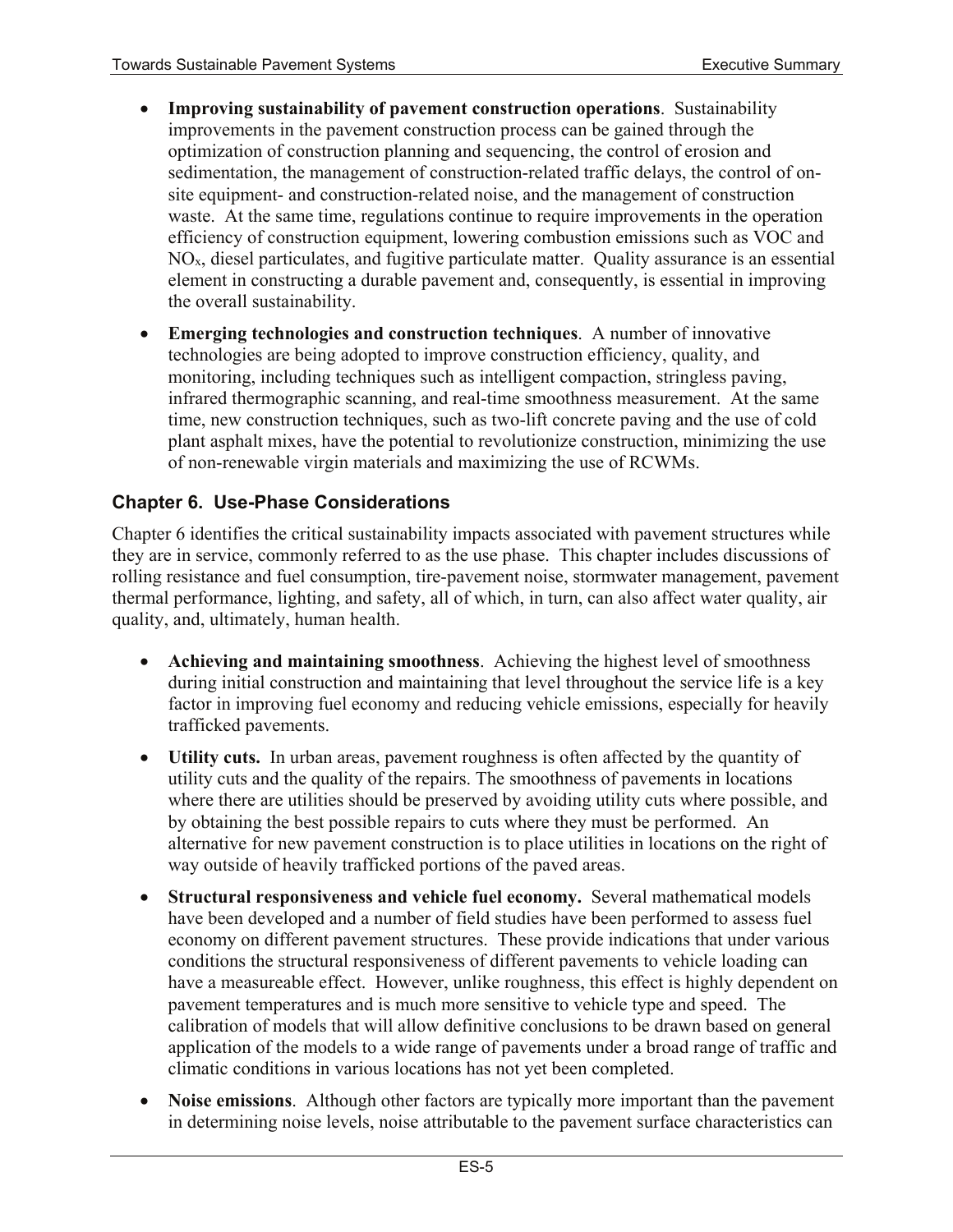be detrimental to surrounding communities and habitat. Tire-pavement noise emissions can be partly addressed through the selection of appropriate paving materials and/or surface textures.

- **Stormwater management**. Permeable pavements are an effective means of providing stormwater management by capturing and storing runoff, reducing contaminants in waterways, and recharging groundwater supplies. They also make for more efficient land use by eliminating the need for retention ponds and swales. These pavements are currently limited to low-volume roadways and parking lots.
- **Urban Heat Island Effect (UHIE)**. Relationships between the pavement surface reflectivity and the UHIE are very complex; influencing factors include such items as the size of urban area, the pavement density, solar reflectance, tree canopy, building patterns, and the climate. In certain cases, surface reflectivity may be significant and thus should be evaluated within the specific context of a given project. At this time, it is unclear to what degree pavement solar reflectance impacts the development of the UHIE for different urban architectures, climate regions, and other variables. Research is underway to provide a more comprehensive understanding of the UHI phenomenon.
- **Lighting.** The high energy demand of current lighting systems has a significant economic and environmental footprint. Pavement surface luminance is known to influence the amount of artificial lighting required, but practical application of this knowledge is currently unclear as surface luminance changes with time. Development and implementation of new adaptive lighting systems, which provide lighting only when it is needed, is currently underway and has the strong potential to significantly lower economic, environmental, and societal costs associated with artificial lighting.
- **Safety**. Pavement characteristics that impact safety include smoothness, friction, cross slopes, porosity, and constructed features such as rumble strips. Smoother pavements provide a comfortable riding surface and cause less distractions for the driver, high friction levels are especially important in specific cases such as ramps and curves, adequate cross slope is required to promote surface drainage and prevent hydroplaning, porous pavements minimize splash and spray (thereby improving visibility in wet weather conditions), and rumble strips alert drivers of changing conditions.

#### **Chapter 7. Maintenance and Preservation Treatments to Improve Sustainability**

This chapter presents the maintenance and preservation treatments most commonly used on asphalt and concrete pavements. Currently there is limited information available on quantifying the sustainability of pavement maintenance and preservation practices, so much of the current analysis is subjective. Still, opportunities exist for enhancing pavement system sustainability through careful treatment selection, materials considerations, treatment timing and application, and treatment design and construction.

- **Linking pavement management systems and pavement preservation**. The need for the further integration of various asset management systems and overall pavement sustainability considerations is stressed, including the consideration of environmental factors in the analysis of pavement performance.
- **Effect of traffic volumes**. On higher traffic routes, the higher economic cost of more frequent treatments (including lane closures/traffic disruptions) may be offset by large reductions in environmental impacts due to vehicle operations on smoother pavements.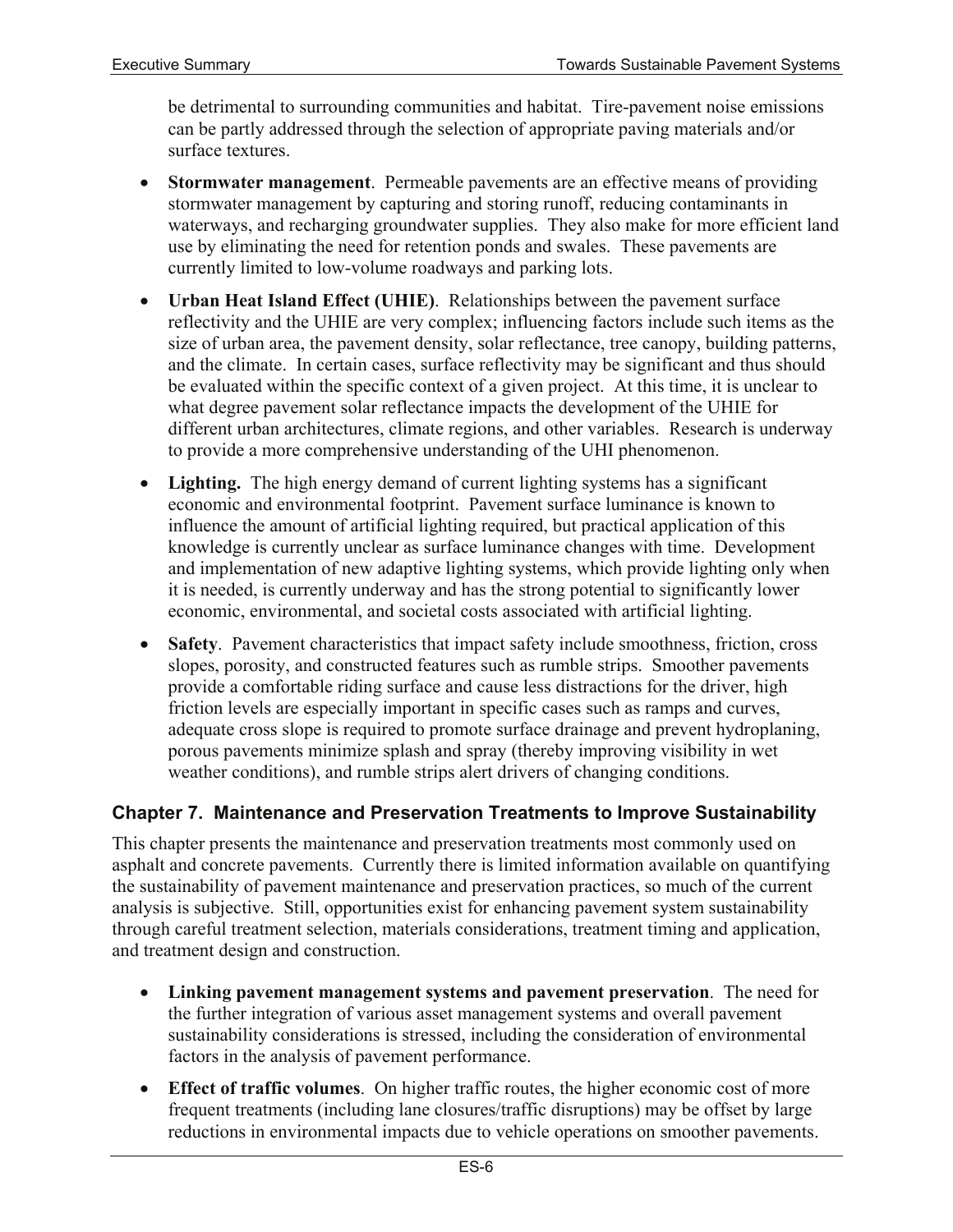For lower traffic routes, the minimization of agency life-cycle cost through proper timing of the right treatment also generally improves sustainability.

- **Treatment selection factors**. Critical factors for consideration in selecting a suitable maintenance or preservation treatment includes performance history of the treatments, overall performance needs or requirements, construction constraints, LCCA, and LCA.
- **Favorable factors for sustainable treatments**.The sustainability value of any given treatment is difficult to judge as there are multiple factors at work; however, in general, treatments that use the least amount of material to maintain smoothness over the longest period of time have the greatest positive effect. Moreover, understanding the complete life-cycle impacts is an essential element in establishing the advantages and disadvantages of any given treatment. Unfortunately, available data are currently insufficient to support detailed environmental analyses to characterize maintenance and preservation treatments.

## **Chapter 8. End-of-Life Considerations**

Chapter 8 discusses the impacts of the end-of-life phase on the sustainability of both asphalt and concrete pavements. Critical end-of-life issues and strategies for improving pavement system sustainability are presented.

- **Increase use of RCWMs**. These materials can be incorporated in virtually every layer of the pavement structure and are effective means of increasing the sustainability of pavements. Recycling processes can be conducted off site (e.g., in central plants) or on site, using various technologies.
- **"Highest use" of recycled materials**. The "highest use" refers to the preferred use of a recycled material in order to extract the greatest payback in terms of sustainability. This requires the consideration of all of the costs involved in recycling and using a particular material. Under such an approach, a material such as RAP, for example, would find its highest use as a replacement for both binder and aggregate in a new asphalt mixture instead of being used as an aggregate base. This approach also considers the costs of transporting materials and landfilling to ensure that materials are employed according to their highest value.
- **Specific end-of-life strategies**. Multiple end-of-life strategies are discussed for both asphalt and concrete pavements, including central plant recycling and full-depth reclamation for asphalt pavements and the use of recycled concrete as base material or as aggregate in new concrete or asphalt. The specific incorporation of these strategies on a given project is based on the project needs, context sensitivity, and agency goals. Landfilling as an end-of-use option is becoming less attractive because of dwindling landfill space and the value associated with recycling and reusing pavement demolition products.

## **Chapter 9. Pavement Sustainability within Larger Systems**

This chapter presents various sustainability considerations that are not addressed elsewhere in the manual. These impacts can influence decisions even though they are often not easily quantifiable.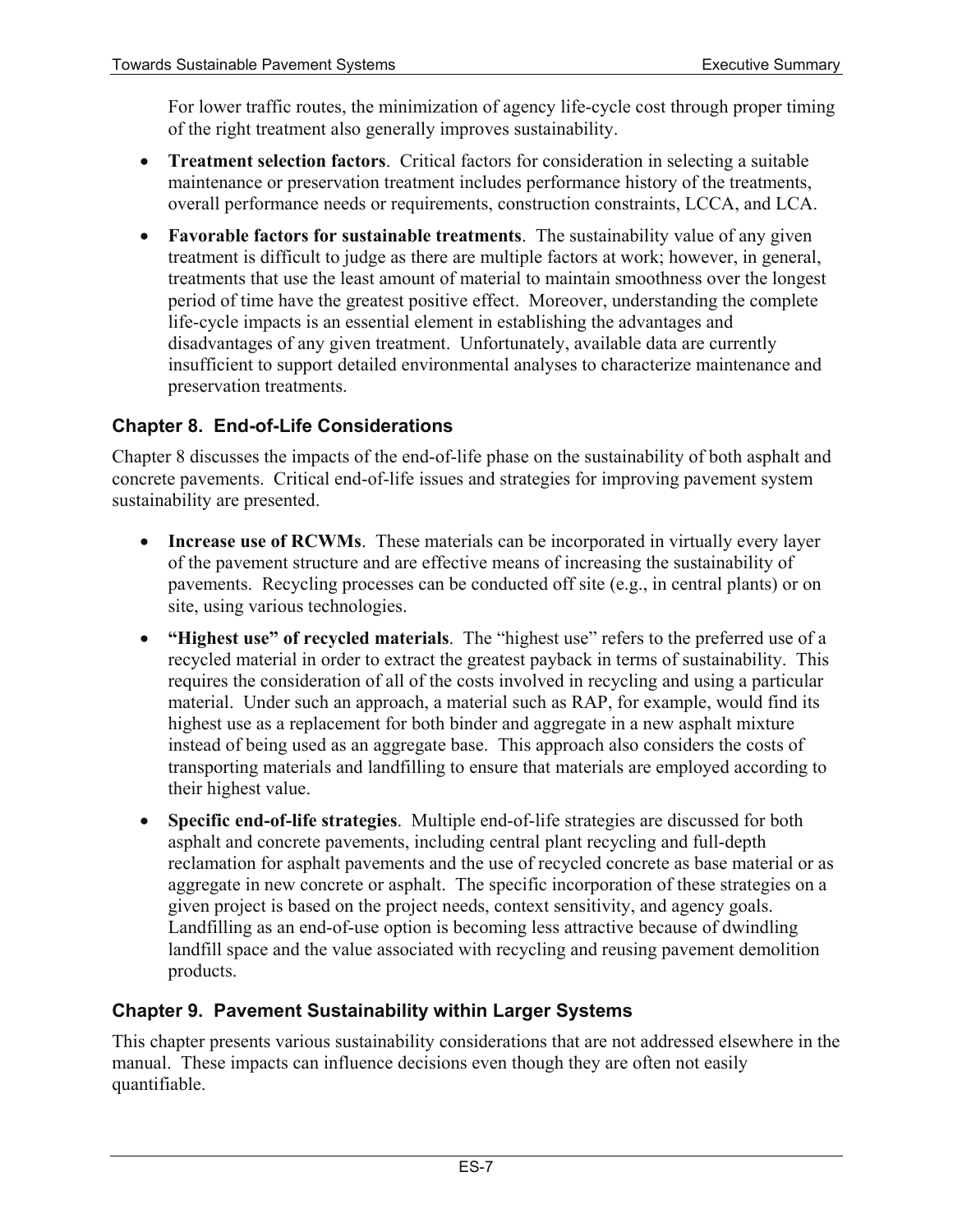- **Systems approach required**. When evaluating and incorporating other aspects, an overall "systems" approach is required to consider the entire reach and totality of the pavement and roadway setup.
- **Role of pavements**. The role of pavements in a larger system is discussed in terms of aesthetics, historical and cultural identity, the impact of utility cuts, and the impact of odor, soot, and particulate matter. An example of aesthetics impacting pavement design is documented along State Road 9 in Utah, in which a chip seal surfacing that uses local red volcanic cinders was placed to ensure that the pavement surface matched the aesthetics of the surroundings.
- **Emerging technologies**. A number of technologies are emerging in this area, with examples including the use of photocatalytic pavement, the ongoing evolution of modular pavement systems, and the development of pavements that produce energy.

#### **Chapter 10. Assessing Pavement Sustainability**

This chapter provides information on measuring pavement sustainability and why it is important. An overview of sustainability rating systems is provided, along with a summary of LCCA and LCA procedures.

- **Need for measuring sustainability**. In order to move forward with sustainability considerations in pavements, it is important that there be ways to measure it so that baseline levels can be established and future progress can be assessed. Together, LCCA, LCA, and sustainability rating systems provide a means of quantifying economic, environmental, and societal factors in pavement sustainability.
- **LCCA**. LCCA is a widely accepted technique for evaluating the economic impacts of pavement systems. At its very core, it is a process for evaluating the total economic worth of a usable project segment by analyzing initial costs and discounted future costs, such as maintenance, user costs, reconstruction, rehabilitation, restoring, and resurfacing costs, over the life of the project segment. The most widely accepted and adopted LCCA tool for pavement applications in the U.S. is the FHWA's *RealCost* Software.
- **LCA**. LCA is an emerging technology that works to quantify environmental impacts over the entire life cycle of the pavement system; results are expressed, in terms of a number of key environmental factors (commonly energy usage and greenhouse gas emissions, but there are many others). Pavement-specific LCA tools are not available yet, but several software programs can be used with customization to assess pavement environmental impacts.
- **Sustainability rating systems**. A sustainability rating system is essentially a list of sustainability best practices with an associated common metric (commonly expressed as "points"). In this way, the diverse measurement units of sustainability best practices (e.g., pollutant loading in stormwater runoff, pavement design life, tons of recycled materials, energy consumed/saved, pedestrian accessibility, ecosystem connectivity, and even the value of art) can all be compared using a common unit (points). A number of rating systems relevant to pavements are described (e.g., Greenroads®, INVEST, Envision™, GreenLITES).
- **Integration of assessment methods**. LCA, LCCA, and rating systems can be used independently or in concert to quantify various aspects of sustainability, but ultimately